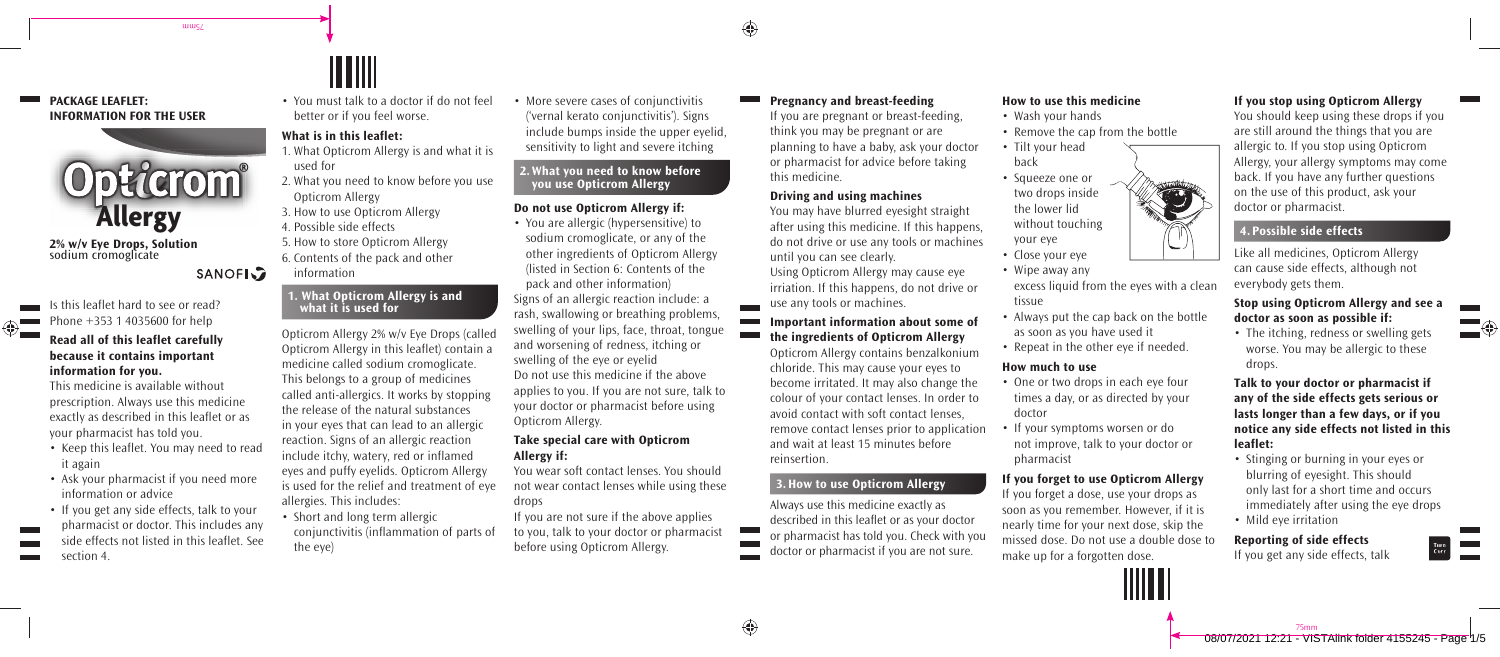⊕

to your doctor, pharmacist or nurse. This includes any possible side effects not listed in this leaflet. You can also report side effects directly via HPRA Pharmacovigilance, Website: www.hpra. ie.

By reporting side effects you can help provide more information on the safety of this medicine.

#### **5. How to store Opticrom Allergy**

Keep this medicine out of the sight and reach of children.

Do not use Opticrom Allergy after the expiry date which is stated on the bottle label and carton after EXP. The expiry date refers to the last day of that month. Do not store above 30°C. Keep the bottle in the outer carton in order to protect from light.

⊕

Opticrom Allergy is sterile when you buy it, so you must discard any remaining contents four weeks after first opening the bottle. Avoid contamination of the contents by replacing the cap securely after use.

Do not throw away any medicines via wastewater or household waste. Ask your pharmacist how to throw away medicines you no longer use. These measures will

help to protect the environment.

#### **6. Contents of the pack and other information**

#### **What Opticrom Allergy contains**

- The solution contains 2.0% w/v of the active substance, sodium cromoglicate
- The other ingredients are disodium edetate, benzalkonium chloride and water for injection

#### **What Opticrom Allergy looks like and contents of the pack**

Opticrom Allergy is a clear colourless to pale yellow eye drops, solution supplied in a 5ml or 10ml plastic dropper bottle with a tamperproof cap. Not all pack sizes may be marketed.

#### **Marketing Authorisation Holder and Manufacturer**

Marketing Authorisation Holder Opella Healthcare France SAS, T/A Sanofi, 82 Avenue Raspail, 94250 Gentilly, France. Tel: +353 1 4035600 email: IEmedinfo@sanofi.com

Manufacturer Zentiva k.s., U Kabelovny 130, 102 37 Prague, Czech Republic This leaflet does not contain all the information about your medicine. If you have any questions or are not sure about anything, ask your doctor or pharmacist

**This leaflet was last revised in:** September 2021.

◈

1060033984 ZV/664 55